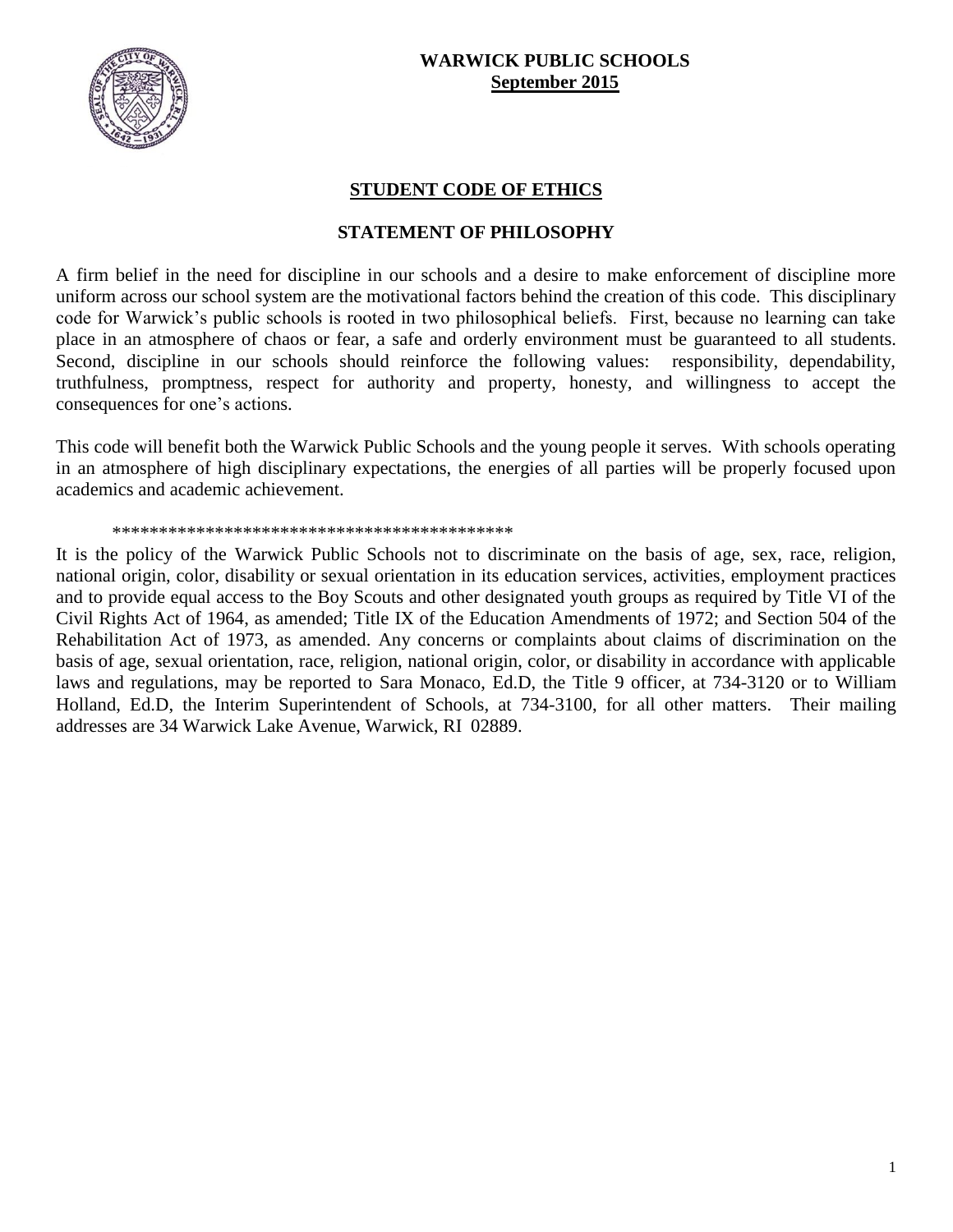## STUDENT ATTENDANCE

Attendance at school is mandated by the Rhode Island General Law 16-19-1 and School Committee Policies JE, JEA and JEDA for those students who have not reached their eighteenth birthday. After that date, students are in school on a voluntary basis and submit to the state mandate and School Committee policy as a condition of enrollment. Maintaining regular school attendance is necessary in order to achieve the goal of an educated citizenry. Consistent with research and national standards, the Warwick Public Schools asserts that the minimum rate of attendance necessary to meet these goals is ninety-five percent. The only exception to the attendance policy shall be the enumerated extenuating circumstances that are verified by school personnel.

Extenuating Circumstances:

• Extended/chronic personal, physical, or emotional illness as verified by a physician or

dentist

- Extended hospital stay as verified by a physician or dentist
- Extended recuperation from an accident as verified by a physician or dentist
- Extended contagious disease within a family as verified by a physician or dentist

• For any other extenuating circumstances, the student's parents or legal guardian must make a formal appeal to the principal or his/her designee.

For purposes of this policy, *extended* shall be defined as "more than ten consecutive school days."

For purposes of this policy, *excessive* shall be defined as "more than five school days within the same quarter."

For purposes of this policy, *chronic* shall be defined as "more than five school days within a quarter for more than one school quarter."

The only other exception to the attendance policy shall be other absences that are verified by the principal or his/her designee as stated below:

- Prior school system approved travel for education
- Death in the family (not to exceed one week)
- Catastrophe and/or disaster
- Religious observance.

## A. Elementary

1. A parent or guardian must call the school to notify the appropriate person of a student's absence.

2. Parents are required to submit a written excuse for each period of absence or late arrival to school.

3. Students shall be allowed two (2) tardies per quarter.

4. Five (5) or more consecutive absences during any marking period will be brought to the attention of the school nurse for review.

5. Excessive absences and late arrivals which are not the result of a clearly defined medical reason will be brought to the attention of the school attendance administrator.

6. If a student is tardy for school, a parent/guardian must accompany the student into the main office to sign in the student.

7. Each school shall implement attendance procedures that include both incentives and penalties. These procedures shall be uniform throughout the district. The incentives utilized in each school will be consistent with the maturity of the students in order to provide the desired outcomes sought by the school department. The penalties will include the removal of student social privileges, when appropriate.

8. Family vacations during school time are strongly discouraged. When it is absolutely necessary to remove a student from school for this purpose, students will be responsible for all assigned work while they were absent. These will be counted as unexcused absences.

9. Parents are encouraged to schedule appointments outside of the school day whenever possible.

10. Chronic truancy or tardiness will be referred to the school attendance administrator which may result in a referral to the Rhode Island Truancy Court.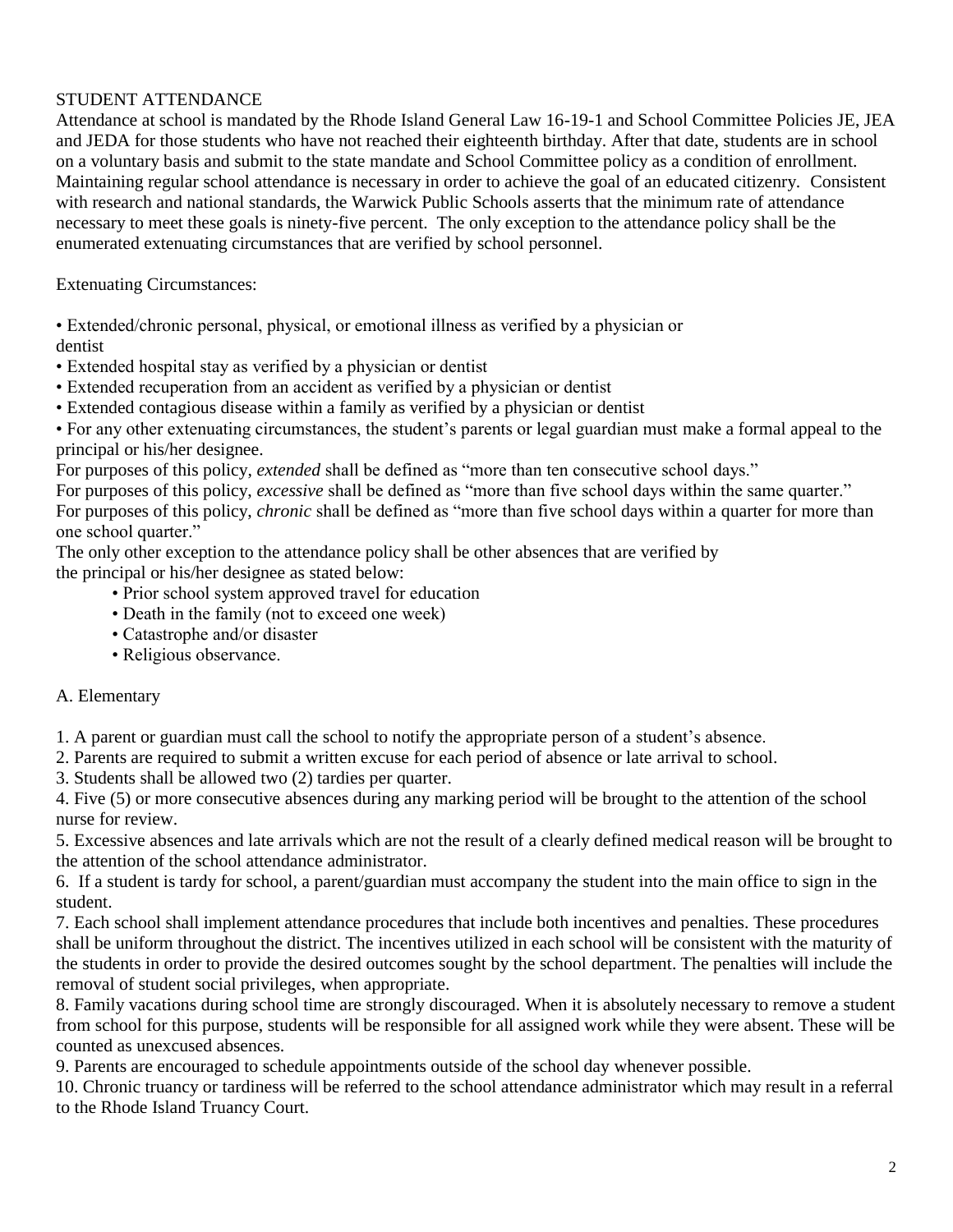## B. Secondary

1. A parent or guardian must call the school to notify the appropriate person of a student's absence.

2. Any student deemed truant will be assigned to an alternative in-house school setting and/or other disciplinary action deemed appropriate after a parent conference is held.

3. Parents are required to submit a written excuse for each period of absence or late arrival to school.

4. Effective in the fourth quarter of the current school year, students will be allowed two (2) unexcused absences per quarter. Beginning with the 2010-2011 school year, a student will be allowed two (2) unexcused absences per quarter.

5. After the first two (2) unexcused tardies per quarter, if a student is tardy to school (after the late A.M. bell), the student must report to the main office to sign in with his/her assistant principal. If the lateness is unexcused, as determined by the assistant principal, the student will be assigned detention for that night or the following night (in order to provide twenty-four hour notification).

6. If the student fails to attend the assigned detention, the student will be assigned a Friday "extended" detention  $(2:00 \text{ P.M.} - 5:00 \text{ P.M.}).$ 

7. If the student fails to attend the Friday "extended" detention, the student may be suspended from school.

8. Any suspended student must be reinstated to school the day following the suspension by a parent/guardian.

9. Repeated tardiness - Chronic offenders will be brought to the attention of the school attendance administrator.

10. Each school shall implement attendance procedures that include both incentives and penalties. These procedures shall be uniform throughout the district. The incentives utilized in each school will be consistent with the maturity of the students in order to provide the desired outcomes sought by the school department. The penalties will include the removal of student social privileges, when appropriate.

11. School sponsored activities will not be considered as absences.

12. Visits to colleges by seniors with the prior notification by the parents to the school administration will be an excusable absence.

13. Family vacations during school time are strongly discouraged. When it is absolutely necessary to remove a student from school for this purpose, students will be responsible for all assigned work while they were absent. These will be counted as unexcused absences.

14. Parents are encouraged to schedule appointments outside of the school day whenever possible.

15. Students who are truant from class will not be allowed to make up missed work or tests.

16. Those students who have more than fifteen unexcused absences from the class they are failing will not be allowed to enroll in summer school.

17. Chronic truancy or tardiness will be referred to the school attendance administrator which may result in a referral to the Rhode Island Truancy Court.

Each school shall provide a program of interventions designed to assist students and/or families that are experiencing attendance problems. Interventions shall encourage the school and the family to work together, utilizing a problem solving approach, and shall incorporate actions consistent with the maturity of the student and the seriousness of the problem. Appeals of attendance related decisions should be directed to the school principal.

## **B. TRANSIT TO SCHOOL**

## **1. Code of Behavior - School Buses\***

Students shall conduct themselves in an orderly and respectful manner. The school bus is a classroom on wheels. Students should act on a school bus as they would in the classroom. The driver is in charge of the school bus in the same manner as a teacher is in charge of a schoolroom.

## **Examples of Unacceptable Behavior Which Will Result in the Suspension of Bus Privileges Are:**

- 1. Fighting or assault on the bus.
- 2. Possessing or use of illicit drugs or alcohol.
- 3. Smoking or the lighting of flammable objects.
- 4. Insulting, insolent or otherwise unseemly behavior to the driver, the adult bus monitor, or student(s).
- 5. Causing a disturbance by teasing or threatening the driver or student(s)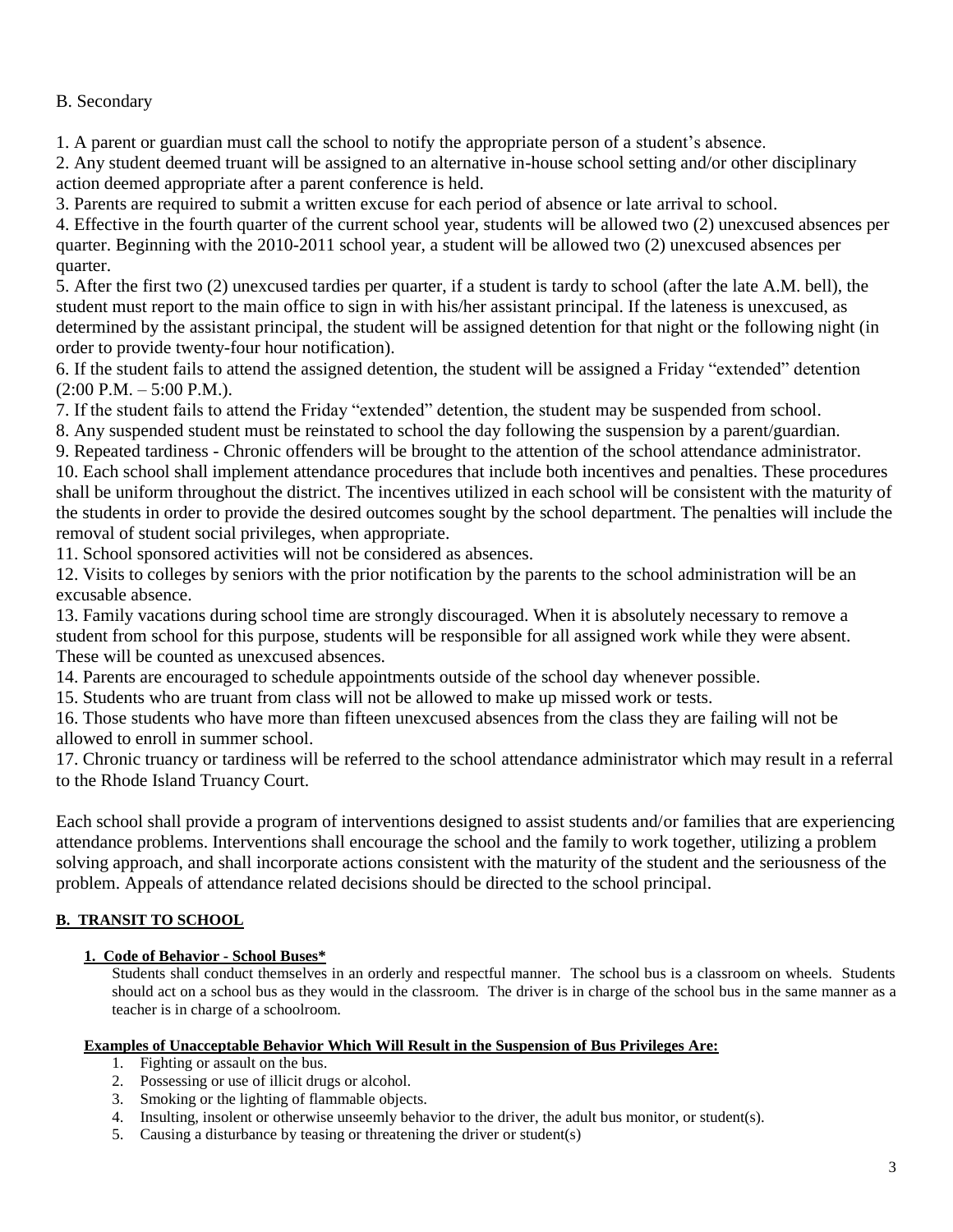- 6. Damaging school bus property and/or personal property. It will be the responsibility of the parent(s) of those students involved for proper reimbursement to the school district.
- 7. Tampering with or using the **Emergency Door** without permission of the driver.
- 8. Throwing an object or objects at the bus or from the bus.

### **Examples of Unacceptable Behavior That May Result in Disciplinary Action Possibly Leading to the Suspension of Bus Privileges Are:**

- 9. Shouting or otherwise making continuing noise on the bus thus creating a distraction to the driver.
- 10. Moving about within the bus while the bus is in motion.
- 11. Standing or moving at the bus stop in such a manner as to create a danger to self or others.
- 12. Opening the windows of the bus without the driver's permission.
- 13. Blocking of aisles so as to endanger passengers.
- 14. Spitting on the bus.
- 15. Eating or drinking on the bus.

### **NOTE: REPETITION OF ANY VIOLATION OR ANY INFRACTION WILL RESULT IN SUSPENSION OF BUS PRIVILEGES.**

Violations of this Code or any other actions not specifically listed which interfere with or threaten the safe operation of the school bus and create a hazard to the safety of the students and/or the driver shall constitute grounds for the temporary suspension of bus privileges or temporary suspension from school.

Procedures to be followed in a disciplinary action resulting in a temporary loss of bus transportation or suspension are outlined in Student Suspension Regulation. Students shall be entitled to due process as outlined in Student Suspension Policy.

### **\*See also School Committee Policy-EEACC (also JFCC).**

### **2. Code of Behavior - Walkers**

- **a.** Students must proceed directly to and from school in an orderly fashion using designated routes
- **b**. Elementary students must cross streets only at crosswalks where designated adult crossing guards are posted.
- **c.** Students who damage public or private property will be reported to the Warwick Police Department.

#### **C. STUDENT BEHAVIOR ON SCHOOL GROUNDS PRIOR TO THE OPENING OF SCHOOL.**

### **1. Elementary**

- a. Students will arrive at school no earlier than ten (10) minutes before the opening of school.
- b. Upon arrival, students will report directly to a designated area and must conduct themselves in an orderly manner.
	- Clear Weather Children will report to the school yard.
	- Inclement Weather-Children will report to an area designated by the Principal.

### **2. Secondary**

Students arriving at school earlier than fifteen (15) minutes before the beginning of the homeroom period will be restricted to certain areas of the building designated by the Principal. Within the fifteen (15) minute period prior to homeroom, students will be in the corridors solely for the purpose of getting materials from their lockers. They are then to report directly to homeroom. Students are to remain in homeroom during the homeroom period unless given written permission to leave by a teacher or administrator.

### **D. DRESS CODE K - 12**

In order to enhance the educational environment and promote proper personal growth habits, a dress code has been established for the Warwick Public Schools. The purpose of this code is to remove distractive, disruptive, and dangerous apparel from the educational environment. The code has been written not to infringe upon the individuality of the students but rather to create a feeling and awareness of community pride within the student body.

In adopting this code, the Warwick School Department hopes to create a clean, healthy, and safe environment which shall be conducive to good education and beneficial to all students. It is the School Committee's intent that students wear appropriate, clean non-disruptive clothing, and in keeping with that intent, students are required to comply with the following:

- 1. Articles of clothing must cover the torso, including the shoulders, to be appropriate to the school environment and/or nondisruptive in the classroom.
- 2. Sunglasses may not be worn in classrooms unless medical reasons exist.
- 3. No hats may be worn within the building.
- 4. No clothing that promotes alcohol, drugs, violence, profanity, or is obscene as that word is construed by the United States Supreme Court decisions shall be worn in a school building.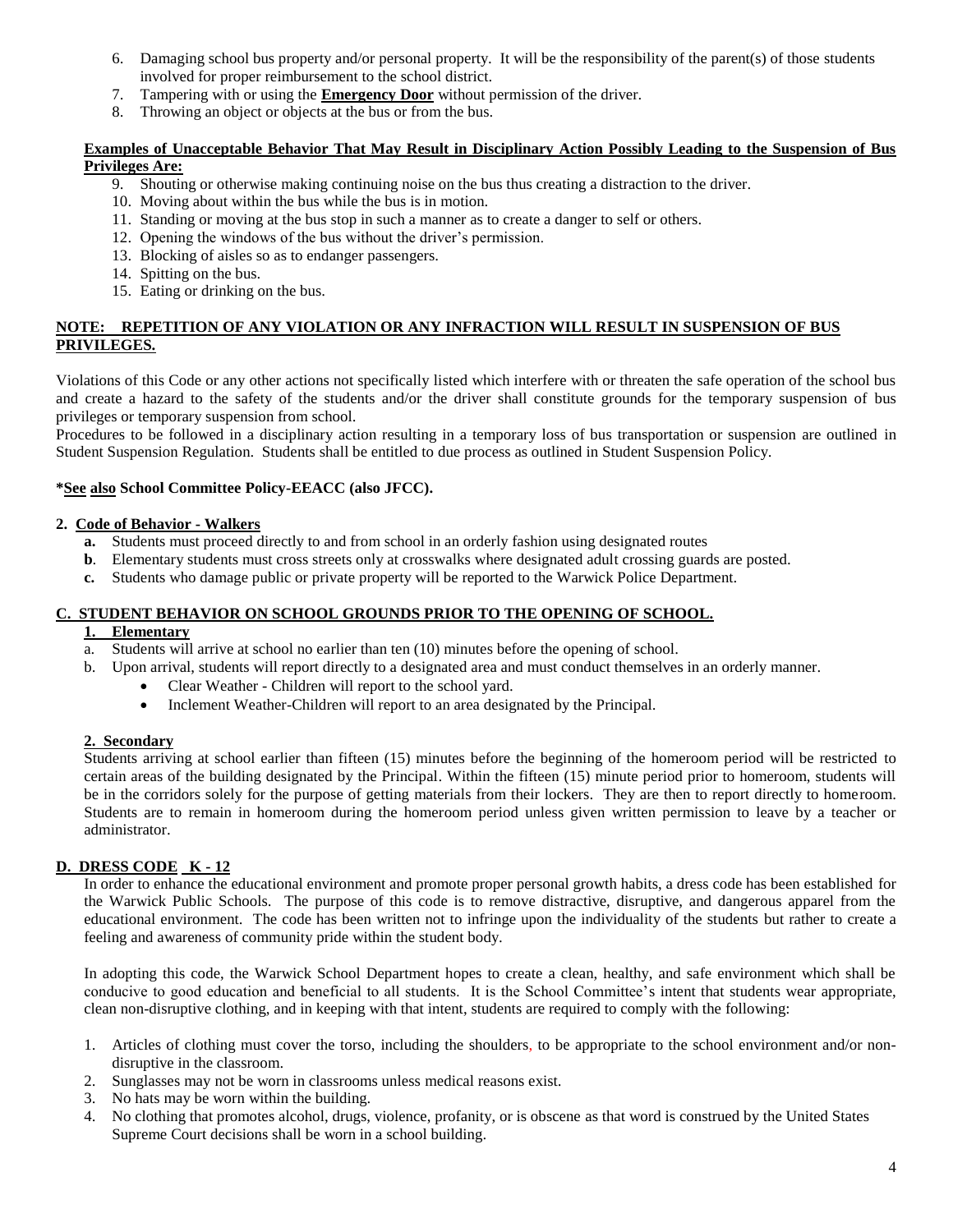- 5. Coats worn as outerwear may not be worn within the building during school hours.
- 6. Shorts of Bermuda short length are acceptable.

The School Committee recognizes that a student may be exempted from the provisions of the dress code due to health or handicapping conditions. Exceptions to the dress code will be granted by the building Principal upon presentation of substantive evidence from the child's physician. Such evidence shall include the specific condition and how the child's health will be affected by the dress code, information regarding any previous instances of problems, and the length of time the exception is to be in place. All exceptions will be reviewed monthly by the school building Principal.

### **E. ELECTRONIC DEVICES:**

Students are prohibited from carrying, possessing or using a communication or entertainment device of any kind or a laser pointer of any kind within the building during school hours. Students are prohibited from using a cellular phone on school property during school hours unless express permission is granted by a classroom teacher for educational purposes. Students are also prohibited from wearing or using ear buds and headsets within the building during school hours. Violation of this policy will result in the confiscation of the device.

In accordance with Section 16-21-35 of the General Laws of Rhode Island, the R.I. Department of Elementary and Secondary Education shall prescribe by regulation a statewide policy restricting texting during school hours. "School hours" shall mean those hours which encompass the period when classes are normally in session at the school and for which students are to be in attendance, as well as such ancillary times that are part of the traditional school day, including, but not limited to homeroom, advisory, lunch and recess. Violation of this policy will result in the confiscation of the texting device.

## **F. BEHAVIOR**

Actions or conduct which would constitute a crime will be reported to the Warwick Police. Actions which interfere with or threaten the orderly conduct of school functions, or violate the written policy of the Warwick Public Schools are grounds for suspension. This applies to **ALL** school associated activities, including classroom, extra curricular, and athletic.

In accordance with **Section 16-2-16 of the General Laws of Rhode Island,** the public schools of the City of Warwick in the process of accommodating the government and discipline of the schools has established the following instances in which student suspension or expulsion from school may result.

### **1. Grounds for Suspension**

Actions which if committed by an adult would be a crime, or actions or conduct which interfere with or threaten the orderly conduct of school functions including classroom, extra curricular, athletic and other school related functions or violate written policy of the Warwick School Committee, school department rules and regulations or school rules\* shall constitute grounds for suspension of a student from enrollment in the Warwick Public Schools.

\*School rules outlining punishable offenses and penalties are posted in all schools in accordance with Section 16-2-16 of the Rhode Island General Laws.

### **2 Criminal Actions which Result in Suspension and Other Disciplinary Measures**

- a Arson
- b Assault and/or battery
- c Burglary, theft or robbery
- d Extortion
- e False alarms
- f Forgery
- g Sale, distribution, use or possession of alcoholic beverages or illegal or non-prescribed drugs in a school building or at school events.\*
- h Possession of fireworks
- i Possession of weapons including without limitation firearms, knives, bombs, rockets and grenades. The Warwick School Department follows all applicable state and federal laws including the Gun Free School Act, which includes a definition of weapons and penalties for weapon possession.
- j. Tampering with a school computer or computer program.
- k. Bomb Threats Verbal or written.

### **\* Refer to Substance Abuse Policy (JFCH/JFCI) for further direction.**

### **3**. **Actions which Result in Suspension and/or Other Disciplinary Measures**

- a. Cutting Class
- b. Failure to report to detention
- c. Fighting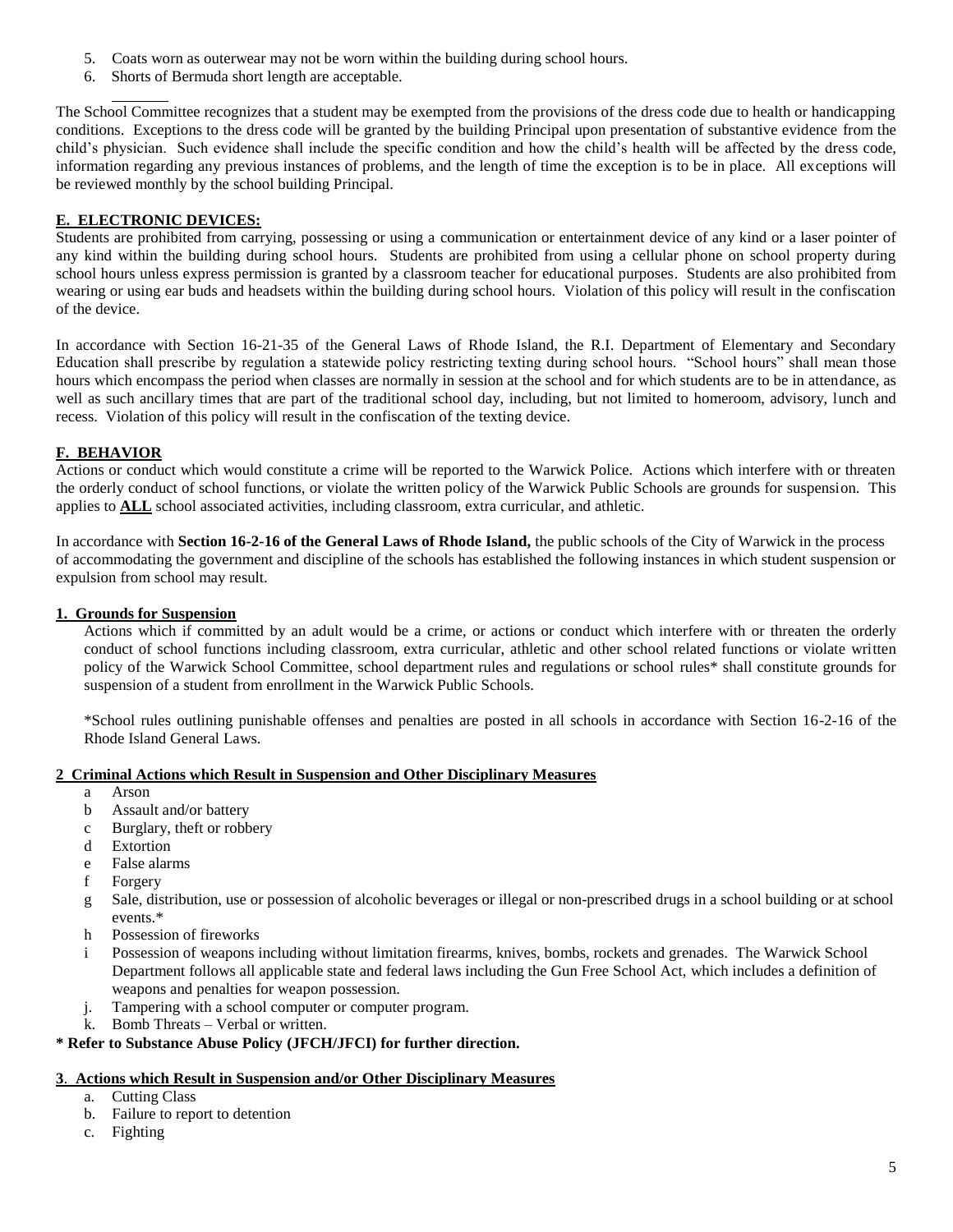- d. Harassment verbal, physical or sexual.
- e. Leaving school grounds without permission.
- f(i). Use of tobacco School Committee Policy (JFCG)

.Smoking and the use of all tobacco products are forbidden on school property. This shall include electric cigarettes as well. The penalty for infraction of this policy shall be suspension. Appropriate notices regarding this matter shall be sent home to the parents at the beginning of the school year.

- (ii). Possession of tobacco or tobacco products on school grounds will result in the confiscation of such items.
- g. Use of electric cigarettes is also strictly prohibited.
- h. Truancy
- i. Profanity
- j. Disrespect, disobedience failure to comply with directions of teachers, administrators and other appropriate staff members on school grounds or at school related activities.
- k. Lack of needed materials
- l. Cheating
- m. Overt displays of affection
- n. Property damage, including vandalism.
- o. Simple Assault
- p. Computer misuse

Also included is any other infraction not specifically listed in A or B which is, of its very nature, disruptive of the educational process and would create a hazard to the safety of students or school staff.

### **4. Hazing Policy**

The term "Hazing" as defined by law means any conduct or method of initiation into any student organization, whether on public or private property, which willfully or recklessly endangers the physical or mental health of any student or other person. Anyone who knows that another person is the victim of hazing and is at the scene of such action shall report such action to appropriate school personnel as soon as is reasonable and practicable. Anyone who fails to report such action shall be subject to suspension not only from school, but also from the team for the remainder of the season

### **5. Due Process**

#### **a. Suspension - Five Days or Less**

When a school administrator imposes a suspension of a student for a period of up to and including five (5) days, the following procedure shall apply:

- 1. Whenever an incident occurs that may lead to the suspension of a student, the principal or assistant principal shall investigate the nature of the alleged incident.
- 2. Normally, before a student is removed from the school, an informal hearing will be afforded him/her before the Principal or Assistant Principal. At the hearing, the administrator conducting it will inform the student of the charges against him/her and will represent a fair summary of the evidence upon which the charge is based.
- 3. The student shall be given an opportunity to be heard with respect to the alleged incident. However, no school employee shall harass, coerce, intimidate or in any way compel students to incriminate themselves or interrogate them against their will.
- 4. In cases in which, in the opinion of the Principal or Assistant Principal, the nature of the act or occurrence is such that persons or property are endangered or disruption of school operation is occurring or threatened, the student will be removed from school immediately and the informal hearing will take place as soon thereafter as practicable.
- 5. If the principal or assistant principal determines that grounds for suspension exist, he/she shall:
	- a). Immediately suspend from school and remove from the premises a student whose conduct disrupts the educational conduct of the school, endangers fellow students or damages property. Except in cases of disruption, where circumstances make it vital that one or several students be removed from the school property immediately, no student shall be released from school during the day without notifying the parent or guardian in person or by telephone. In instances of suspension where the student shall remain in school until regular closing time, the parent or guardian if the student is under the age of 18 will be notified of the suspension on the same date.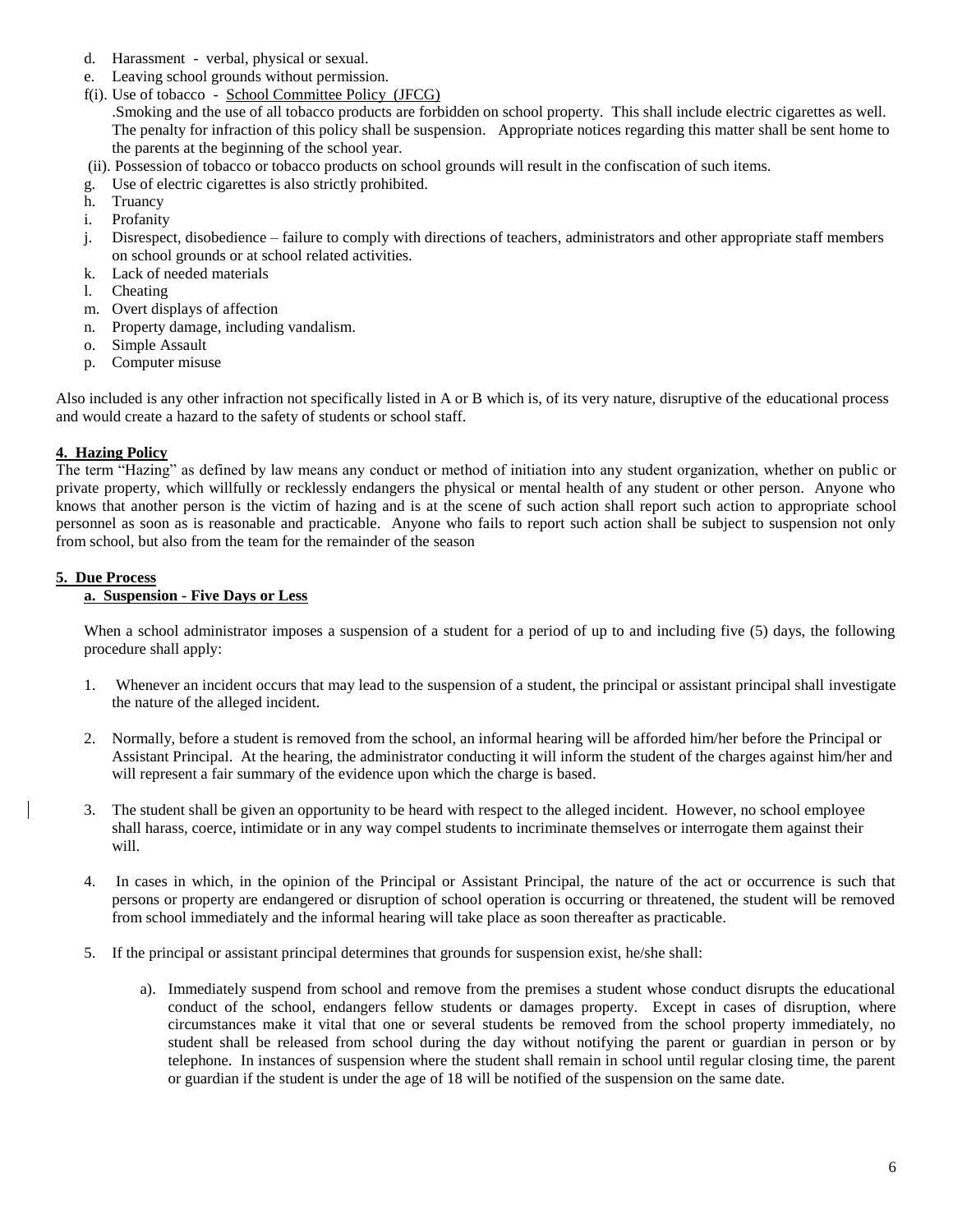- b). Within one school day following the suspension, written notice containing reason(s) therefore and length of suspension shall be given the student and the parent(s) or guardian if the student is under the age of 18. Such notice shall be in spoken language of the parent(s) or guardian.
- c). Within three school days following the suspension, the student, and the parent(s) or guardian if the student is under the age of 18 shall be given the opportunity to confer in person with the school administrator who imposed the suspension. The purpose of this conference shall be to discuss the student's school problem, to provide opportunity for the student and the parent(s) or guardian to be heard in opposition to the suspension and to provide conditions or means for the student's return to school. The administrator is not required to permit the presence of counsel or follow any prescribed judicial rules in conducting this conference.
- d). The maximum suspension, which may be imposed by a school administrator is five (5) school days.

#### **b. Suspension - Six to Ten Days**

When grounds for suspension are considered by the principal to be more serious, he/she may recommend a suspension of six to ten (6 - 10) days to the superintendent or his/her designee. In such instances, the procedures specified for a suspension of five days or less and the following procedure will be followed:

- 1. The principal or assistant principal shall notify the student or the parent(s) or guardian if the student is under the age of 18 and the superintendent in writing within one school day following the suspension on the same date and the recommendation to the superintendent for an extension of the suspension for more five days. Such notice shall describe the reason (s) for suspension and communication to the student, parent(s) or guardian will be written in their spoken language.
- 2. A suspension of six to ten (6 10) days must be approved by the superintendent or his/her designee. Within three school days following the extension of the suspension, the student and the parent(s) or guardian if the student is under the age of 18 shall be given the opportunity to confer in person with the superintendent or his/her designee who imposed the suspension. The purpose of this conference shall be to discuss the student's school problem, to provide opportunity for the student and the parent(s) or guardian to be heard in opposition to the suspension and to provide conditions or means for the student's return to school. The superintendent is not required to permit the presence of counsel or follow any prescribed judicial rules in conducting this conference.
- 3. The maximum suspension, which may be imposed by the superintendent, is ten (10) days.

#### **c. Suspension – More Than Ten Days**

When the superintendent recommends the suspension of a student in excess of ten (10) days, the following procedure shall apply:

- 1. Whenever an incident occurs that may lead to the suspension of a student, the principal or assistant principal shall investigate the nature of the alleged incident.
- 2. Normally, before a student is removed from the school, an informal hearing will be afforded him/her before the Principal or Assistant Principal. At the hearing, the administrator conducting it will inform the student of the charges against him/her and will represent a fair summary of the evidence upon which the charge is based.
- 3. The student shall be given an opportunity to be heard with respect to the alleged incident. However, no school employee shall harass, coerce, intimidate or in any way compel students to incriminate themselves or interrogate them against their will.
- 4. In cases in which, in the opinion of the Principal or Assistant Principal, the nature of the act or occurrence is such that persons or property are endangered or disruption of school operation is occurring or threatened, the student will be removed from school immediately and the informal hearing will take place as soon thereafter as practicable.
- 5. The principal or assistant principal shall immediately suspend from school and remove from the premises a student whose conduct disrupts the educational conduct of the school, endangers fellow students or damages property. Except in cases of disruption where circumstance make it vital that one or several students be removed from the school property immediately, no student shall be released from school during the day without notifying the parent (s) or guardian in person or by telephone. In instances of suspension where the student shall remain in school until regular closing time, the parent or guardian will be notified of the suspension on the same date.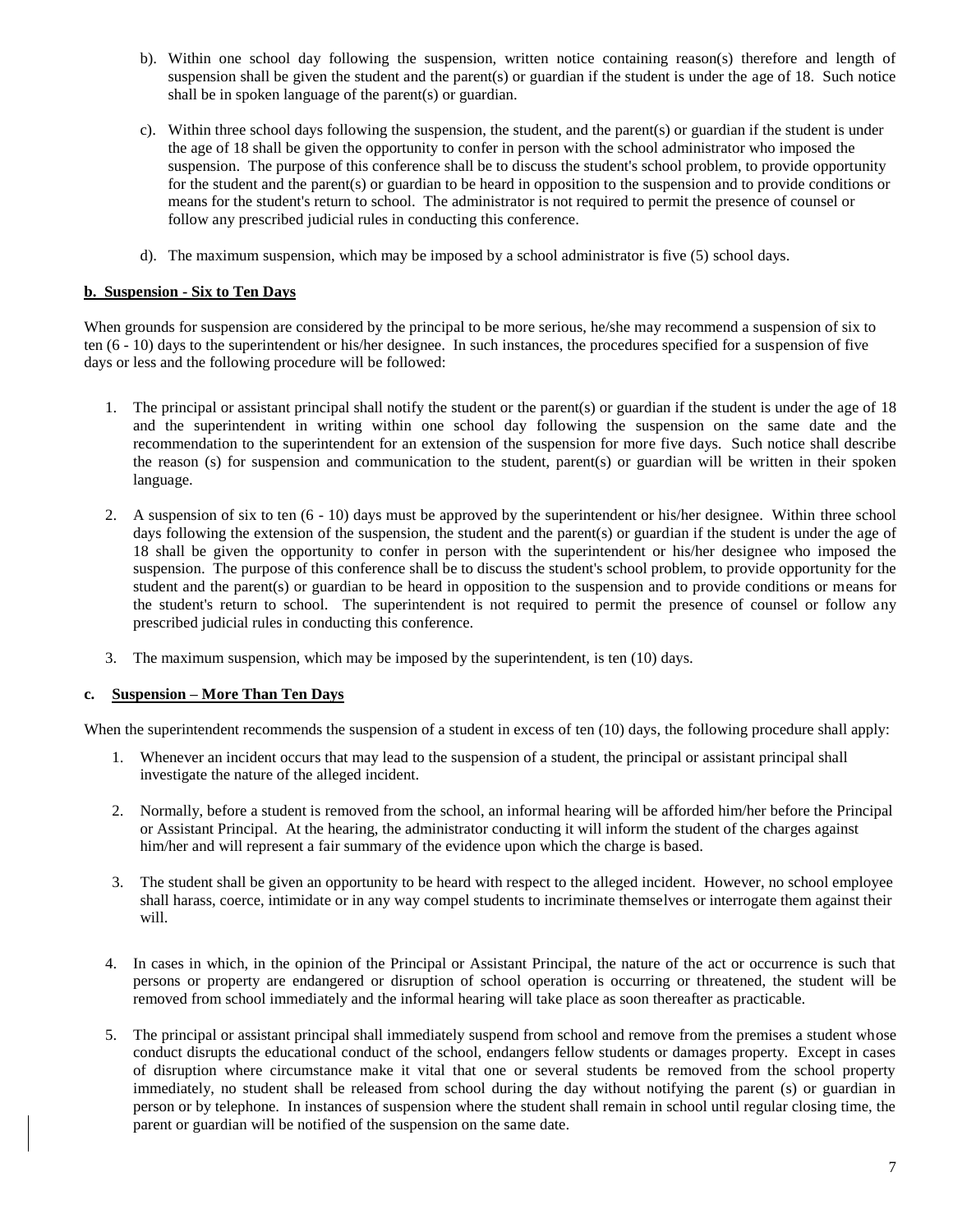- 6. The principal or assistant principal may suspend the student for five days and make a recommendation to the superintendent that the suspension be extended for more than five days. He/she shall notify the student or the parent(s) or guardian if the student is under the age of 18 and the superintendent in writing within one school day following the suspension and/or recommendation on the same date. Such notice shall describe the reason(s) for suspension and communication to the student or parent(s) or guardian will be written in their spoken language.
- 7. A suspension for more than five (5) days must be approved in the first instance by the superintendent.
- 8. The superintendent may extend the suspension for an additional five (5) days for a maximum total of ten (10) days.
- 9. Within three school days following the extension of the suspension, the student and the parent(s) or guardian if the student is under the age of 18 shall be given the opportunity to confer in person with the superintendent or his/her designee who imposed the suspension. The purpose of this conference shall be to discuss the student's school problem, to provide opportunity for the student and the parent(s) or guardian to be heard in opposition to the suspension and to provide conditions or means for the student's return to school. The superintendent is not required to permit the presence of counsel or follow any prescribed judicial rules in conducting this conference.
- 10. If the superintendent believes that a suspension should be for more then ten (10) days, he/she will refer the matter to the School Committee. The School Committee shall conduct a hearing, public or private at the selection of the student, on or before the tenth school day after the initial suspension.
- 11. The superintendent shall notify the student or the parent(s) or guardian if the student is under the age of 18 of the extension of the suspension. If the superintendent is recommending a suspension of more than ten (10) days, he/she shall include in the notice a clear, written statement of the reason for suspension, the date, time and place of the hearing before the School Committee and of their right to be represented by counsel. Such notice shall be given at least forty-eight (48) hours before such hearing.
- 12. At the hearing, the School Department may present evidence in support of the suspension and may present and crossexamine witnesses. The student, his/her attorney, parents or guardian may present evidence against the suspension or the length thereof and / or present and cross-examine witnesses. It shall not be necessary for the School Committee to follow the strict rules of evidence, but the hearing shall be fair and afford the student the right to due process of law. There shall be a complete and accurate (stenographic or electronic) record of the hearing, including all exhibits.
- 13. At the completion of the hearing, the School Committee may uphold the suspension as imposed, modify or amend it, or reduce it to a minimum of ten (10) days. The student shall be provided with a record of the hearing (without cost) and a written copy of the School Committee decision regarding the hearing. A copy of the decision and record will be promptly forwarded to the Commissioner of Education if there is an appeal to the Commissioner.

### **d. Suspension Appeal Process**

- 1. The principal or assistant principal shall notify the student or the parent(s) or guardian if the student is under the age of 18 in writing within twenty-four hours of the suspension. Such notice shall describe the reason(s) for suspension and communication to the parent(s) or guardian will be written in their spoken language.
- 2. Within three school days following the suspension, the student, parent(s) or guardian if the student is under the age of 18 shall be given the opportunity to confer in person with the school administrator who imposed the suspension. The purpose of this conference shall be to discuss the student's school problem, to provide opportunity for the student and the parent(s) or guardian to be heard in opposition to the suspension and to provide conditions or means for the student's return to school. The administrator is not required to permit the presence of counsel or follow any prescribed judicial rules in conducting this conference.
- 3. The student, parent(s) or guardian if the student is under the age of 18 may appeal the principal's decision to the Superintendent of Schools or his/her designee by submitting a letter of appeal to the Superintendent.
- 4. The student or parent(s) or guardian if the student is under the age of 18 may appeal the Superintendent's decision to the School Committee, which shall conduct a hearing, public or private at the selection of the student.
- 5. The Superintendent shall notify the student or parent(s) or guardian if the student is under the age of 18 of the date, time and place of such hearing and of their right to be represented by counsel. Such notice shall be given at least forty-eight (48) hours before such hearing.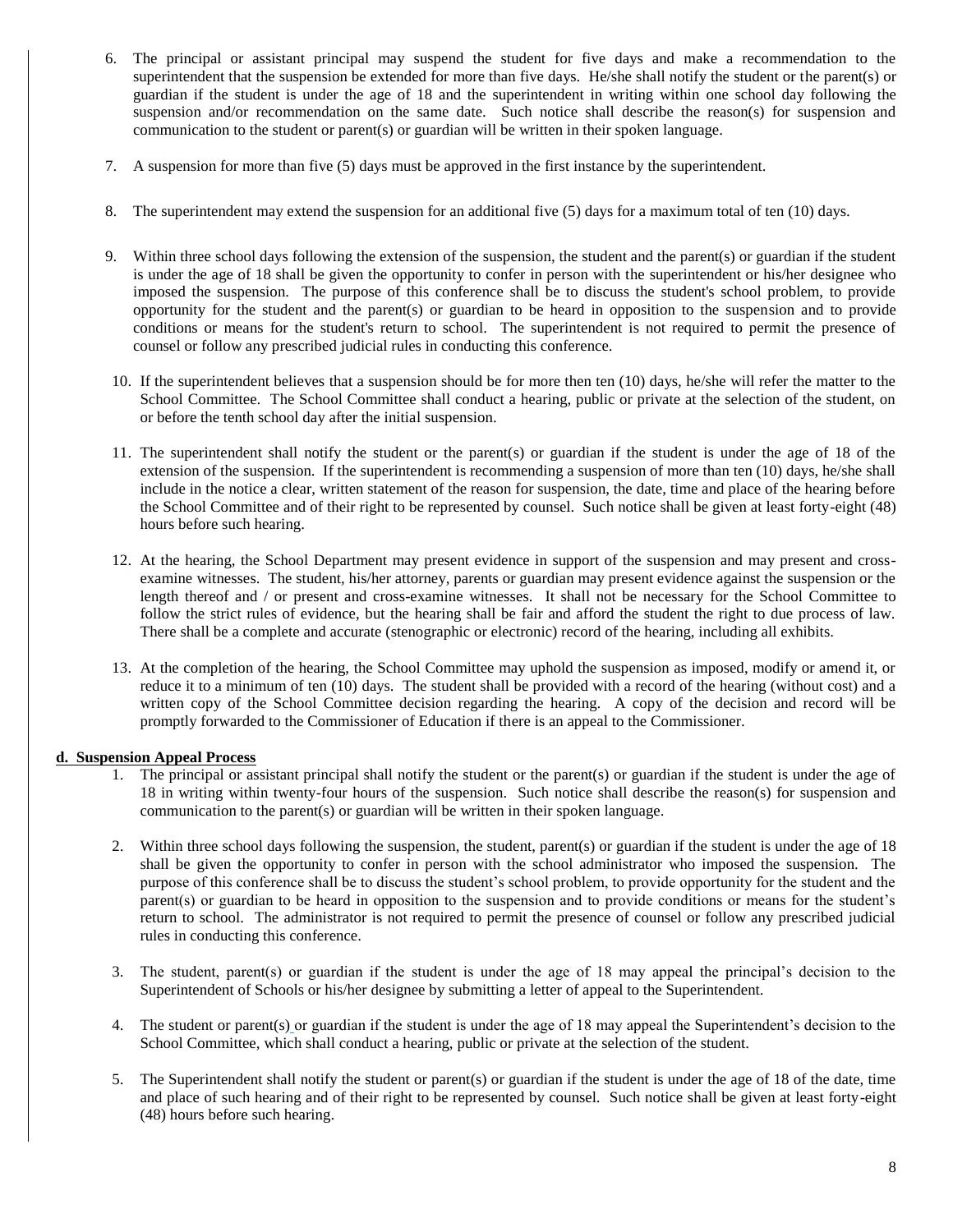- 6. At the hearing, the School Department may present evidence in support of the suspension. The student may present evidence against suspension or the length thereof. It shall not be necessary for the School Committee to follow the strict rules of evidence, but the hearing shall be fair and afford the student the right to due process of law. There shall be a complete and accurate (stenographic or electronic) record of the hearing, including all exhibits.
- 7. At the completion of the hearing, the School Committee may uphold the suspension as imposed or amend it. The student shall be provided with a record of the hearing (without cost) and a written copy of the School Committee decision regarding the hearing.
- 8. A student may appeal the action of the School Committee, or a school principal as designee, to the Commissioner of Elementary and Secondary Education who, after notice to the parties interested of the time and place of the hearing, shall examine and decide the appeal without cost to the parties involved.
- 9. Any decision of the Commissioner in these matters shall be subject to appeal by the student to the Board of Regents for Elementary and Secondary Education.
- 10. Any decision of the Board of Regents may be appealed by the student to Superior Court.

## **Academic Requirements for Participation in Co-Curricular and Extracurricular Activities**

A student is expected to meet high academic standards to be eligible to participate in a co-curricular or extracurricular program including, but not limited to, cheerleading, yearbook, newspaper, etc. and the interscholastic athletics program. Any student who has more than one (1) failing grade will not be eligible to participate in any of these activities. Additionally, students who participate in varsity or junior varsity athletics must also pass physical education to be eligible to participate. Eligibility is based on the cumulative grades earned for each of the four quarterly marking periods. A student who failed more than one (1) course at the end of the previous marking period will be academically ineligible for the current marking period. The marking period will be considered the cumulative report card marks.

### **PROHIBITION AGAINST BULLYING, TEEN DATING VIOLENCE, SEXUAL VIOLENCE, HARASSMENT AND INTIMIDATION**

### **Prohibition Against Bullying, Teen Dating Violence, Sexual Violence, Harassment and Intimidation.**

Harassment, intimidation, bullying, teen dating violence, sexual violence, harassment and intimidation are prohibited in the public schools of Warwick in Rhode Island. [R.I.G.L. 16-21-26, 16-21-30] The prevention of bullying, teen dating violence, and sexual violence is part of Warwick Public Schools, strategic plan [R.I.G.L.16-7-2(e)] and school safety plan [R.I.G.L.16-21-24]. Bullying, dating violence, and sexual violence will not be tolerated in the Warwick Public Schools.

The purpose of this policy is to:

- Raise school-wide awareness about bullying, teen dating violence and sexual violence;
- Provide direction in responding to incidents; and
- Prevent new incidents of bullying, dating violence, and sexual violence.

## **1. Definitions**

A. Definition of Bullying

For the purposes of this policy "bullying" refers to harassment, intimidation or bullying. Bullying means an intentional written, verbal, electronic expression or physical act or threat of a physical act or any combination thereof, directed at a student that:

- a. Causes physical or emotional harm to the student or damage to the student's property;
- b. Places the student in reasonable fear of harm to himself/herself or of damage to his/her property;
- c. Creates an intimidating, threatening, hostile, or abusive educational environment for the student;
- d. Infringes on the rights of the student to participate in school activities; or
- e. Materially and substantially disrupts the education process or the orderly operation of a school.

**Bullying** occurs when a student intentionally assaults, batters, threatens, harasses, stalks, menaces, intimidates, extorts, humiliates, or taunts another student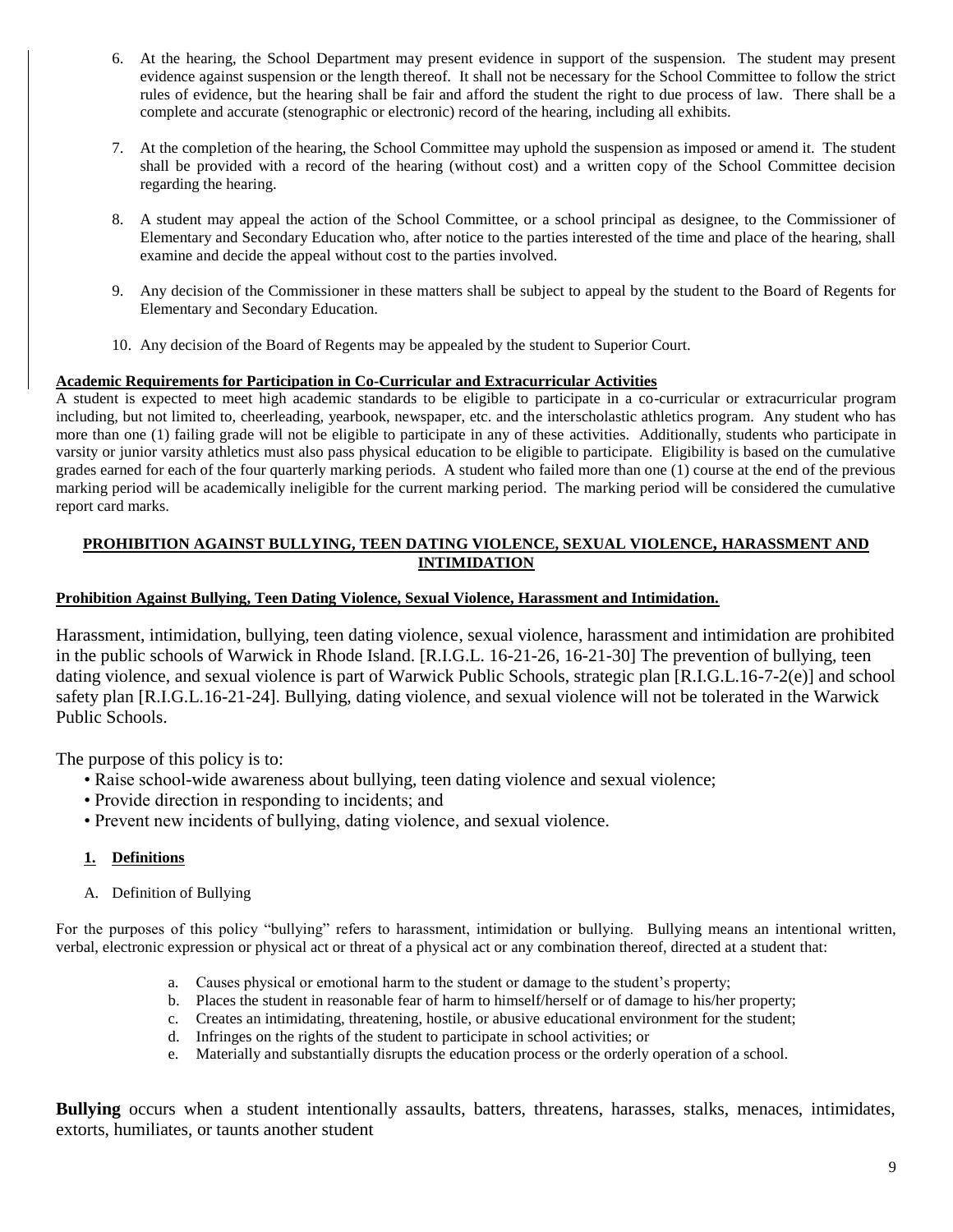Bullying also occurs when a student or a group of students organize a campaign of shunning against another student or when a student or group of students maliciously spread rumors about another student. In most circumstances bullying does not include a mutual fight between two students of roughly equal strength who are angry with each other. Such fights are subject to discipline as a violation of school rules prohibiting fighting.

The expression, physical act or gesture may include, but is not limited to, an incident or incidents that may be reasonably perceived as being motivated by characteristics such as race, color, religion, ancestry, national origin, gender, sexual orientation, gender identity and expression or mental, physical or sensory disability, intellectual ability or by any other distinguishing characteristic.

Bullying most often occurs as repeated behavior and often is not a single incident between the bullying/cyber-bullying offenders and the bullying victims(s).

CYBER-BULLYING means bullying through the use of technology or any electronic communication, which shall include, but not be limited to, any transfer of signs, signals, writing, images, sounds, data, texting or intelligence of any nature transmitted in whole or in part by a wire, radio, electromagnetic, photo electronic or photo optical system, including, but not limited to, electronic mail, Internet communications, instant messages or facsimile communications.

## **Forms of cyber**‐**bullying may include but are not limited to:**

- a. The creation of a web page or blog in which the creator assumes the identity of another person;
- b. The knowing impersonation of another person as the author of posted content or messages; or
- c. The distribution by electronic means of a communication to more than one person or the posting of materials on an electronic medium that may be accessed by one or more persons, if the creation, impersonation, or distribution results in any of the conditions enumerated in clauses (a) to (e) of the definition of bullying.

### **B. Definition of "At School"**

In the context of this policy, the phrase "at school" includes the following places and situations:

- $\star$  in a classroom,
- $\star$  elsewhere in the school,
- \* on school property,
- immediately adjacent to school property,
- \* on a school bus or other school vehicle,
- $\star$  at school bus stops.
- $\star$  while students are walking to or from school,
- at any school-sponsored activity or event, whether or not held on school premises using property or equipment provided by the school, or
- \* acts which create a material and substantial disruption of the education process or the orderly operation of the school.

## C. **Definition of Dating Violence**

The definition of dating violence is a pattern of behavior where one person uses threats of, or actually uses physical sexual, verbal or emotional abuse to control his or her dating partner.

## D. **Definition of Sexual Assault**

The definition of sexual assault **includes** behaviors that are attempted or perpetrated against a victim's will or when a victim cannot consent because of age, disability, or the influence of alcohol or drugs. Sexual assault may involve actual or threatened physical force, use of weapons, coercion, intimidation, or pressure and may include:

- Intentional touching of someone in ways that are unwanted.
- Voyeurism,
- Exposure to exhibitionism,
- Undesired exposure to pornography, or
- Public display of images that were taken in a private context or when the victim was unaware.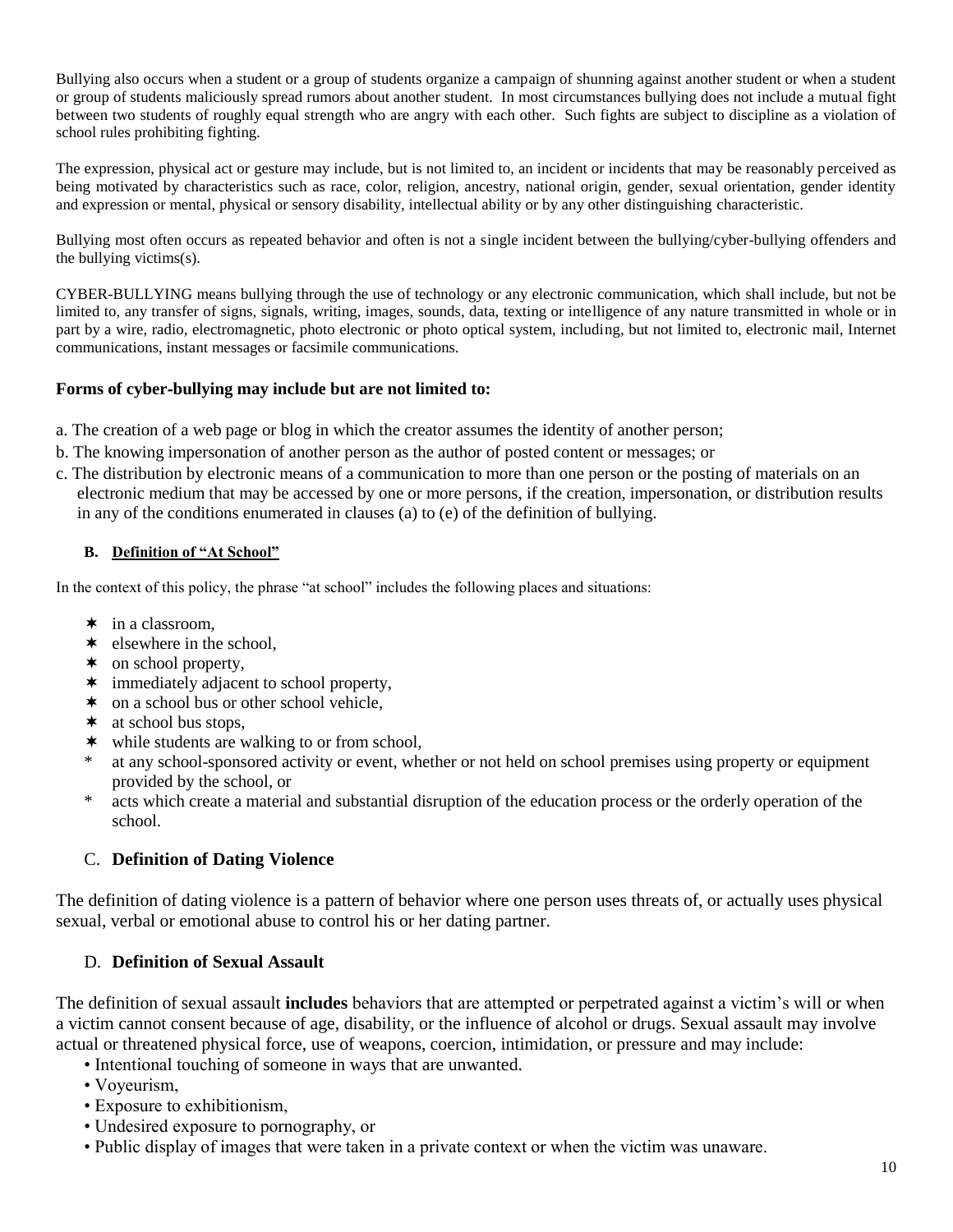## **2. SCHOOL CLIMATE**

Bullying, cyber‐bullying, teen dating violence, sexual violence, harassment and/or intimidation and retaliation against any person associated with a report of bullying, cyber-bullying, teen dating violence, sexual violence, harassment and retaliation or the investigation thereof is prohibited in all schools that are approved for the purpose of the compulsory attendance statute (§§16‐19‐1 and 16‐19‐2). School staff shall take all reasonable measures to prevent occurrences which violate this policy at school. Such measures may include professional development and prevention activities, parental workshops, and student assemblies among other strategies. School faculty, administration and staff, at all times, will model courteous behavior to each other, to students, and to school visitors. Abusive or humiliating language or demeanor will not be accepted. Additionally, students and their families are expected to exhibit courteous behavior to all members of the learning community in school and at school sponsored events.

## **3. POLICY OVERSIGHT and RESPONSIBILITY**

The school principal, director, or head of school shall be responsible for the implementation and oversight of this policy.

The school principal, director, or head of school shall provide the superintendent, school committee and/or school governing board with a summary report of incidents, responses, and any other bullying-related issues at least twice annually.

## **For public schools, the prevention of bullying shall be part of the school district strategic plan (§ 16**‐**7.1**‐**2(e)) and school safety plan (§16**‐**21**‐**24).**

## **4. INFORMATION DISSEMINATION**

The school principal, director or head of school shall ensure that students, staff, volunteers, and parents/legal guardians are provided information regarding this Policy. This information shall include methods of discouraging and preventing this type of behavior, the procedure to file a complaint, and the disciplinary action that may be taken against those who commit acts in violation of this policy. This policy shall be:

- a. Distributed annually to students, staff, volunteers, and parents/legal guardians
- b. Included in student codes of conduct, disciplinary policies, and student handbooks
- c. A prominently posted link on the home page of the school /district website

## **5. REPORTING**

The school principal, director or head of school shall establish, and prominently publicize to students, staff, volunteers, and parents/guardians, how a report of a violation of this policy may be filed and how this report will be acted upon.

The victim of a violation of this policy, anyone who witnesses an incidence of such violation, and anyone who has credible information that an act in violation of this policy has taken place may file a report.

Any student or staff member who believes a student is being bullied or otherwise is a victim of a violation of this policy should immediately report such circumstances to an appropriate staff member, teacher or administrator and/or may fill out a Warwick School Department Complaint form.

**Parents / Guardians** of the victim and parents/ guardians of the alleged perpetrator of the bullying shall be notified within twenty-four (24) hours of the incident report. When there is a reasonable suspicion that a child is either a perpetrator or a victim, the parents/ guardians of the child will be notified immediately by the principal, director or head of school.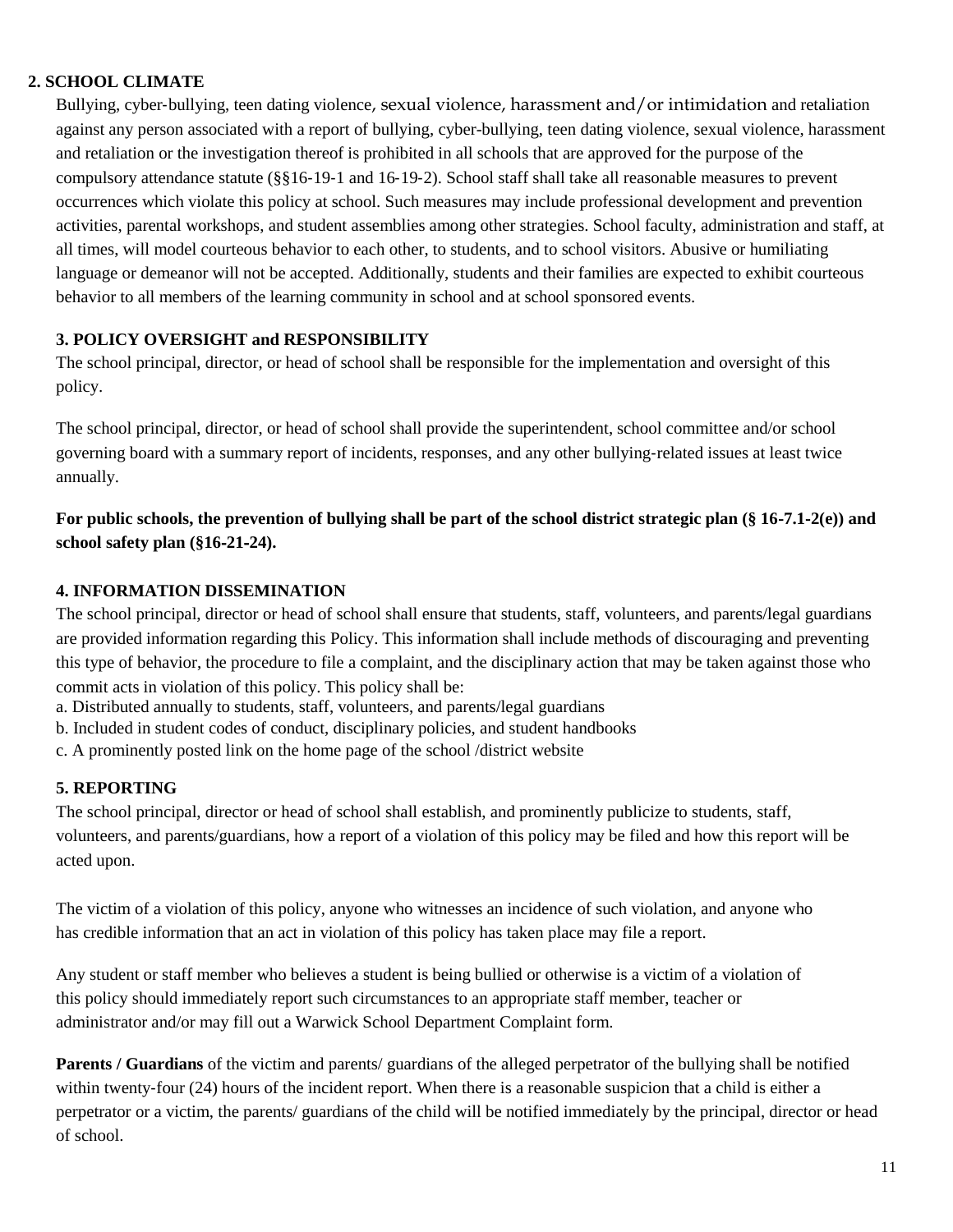**Responsibility of Staff:** School staff, including volunteers, who observe an act of bullying or who have reasonable grounds to believe that a violation of this policy is taking place must report the violation to school authorities. Failure to do so may result in disciplinary action.

**Responsibility of Students:** Students who observe an act of bullying, cyber-bullying, teen dating violence, sexual violence, harassment or intimidation or who have reasonable grounds to believe that such acts are taking place must report the violations to school authorities. Failure to do so may result in disciplinary action. The victim of violations of this policy, however, shall not be subject to discipline for failing to report. Student reports may be made **anonymously** provided, however, that no disciplinary action shall be taken against a student solely on the basis of an **anonymous report**.

**Prohibition against Retaliation:** Retaliation or threats of retaliation in any form designed to intimidate the victim, those who are witnesses, or those investigating an incident shall not be tolerated. Retaliation or threat of retaliation will result in the imposition of discipline in accordance with the school behavior code.

**False Reporting/Accusations:** A school employee, school volunteer or student who knowingly makes a false accusation of a violation of this policy or retaliation shall be disciplined in accordance with the school behavior code.

**Reports in Good Faith:** A school employee, school volunteer, student, parent/ legal guardian, or caregiver who promptly reports, in good faith, an act which violates this policy to the appropriate school official designated in the school's policy shall be immune from a cause of action for damages arising from reporting.

## **6. INVESTIGATION/RESPONSE**

The school principal, director or head of school shall promptly investigate all allegations of violation of this policy. If the allegation is found to be credible, appropriate disciplinary actions, subject to applicable due process requirements, will be imposed. The School Resource Officer or other qualified staff may be utilized to mediate situations.

The investigation will include an assessment by the school psychologist and/or social worker of what effect the violation of the policy has had on the victim. A student who engages in continuous and/or serious acts of violation of this policy will also be referred to the school psychologist and/or social worker. If the violation included a violent criminal offense, the victim of the bullying will be informed of any school transfer rights he or she may have under the Federal No Child Left Behind Act.

**Police Notification:** Immediate notification of the local law enforcement agency will be made when circumstances warrant the pursuit of criminal charges against the perpetrator.

## **Protection: If a student is the victim of serious or persistent violations:**

a. The school principal, director or head of school will intervene immediately to provide the student with a safe educational environment.

b. The interventions will be developed, if possible, with input from the student, his or her parent/ guardian, and staff. c. The parents/ guardians of a victim shall also be notified of the action taken to prevent any further acts of violation of this policy or retaliation.

## **Social Skills Training**

The school health program and school counseling services will include appropriate social skills training to help students avoid isolation and to help them interact in a healthy manner.

## **7. DISCIPLINARY ACTION**

The disciplinary actions for violations of the bullying, dating violence, sexual violence, harassment and intimidation policy shall be determined by the school/district appropriate authority. Disciplinary actions for violations of this policy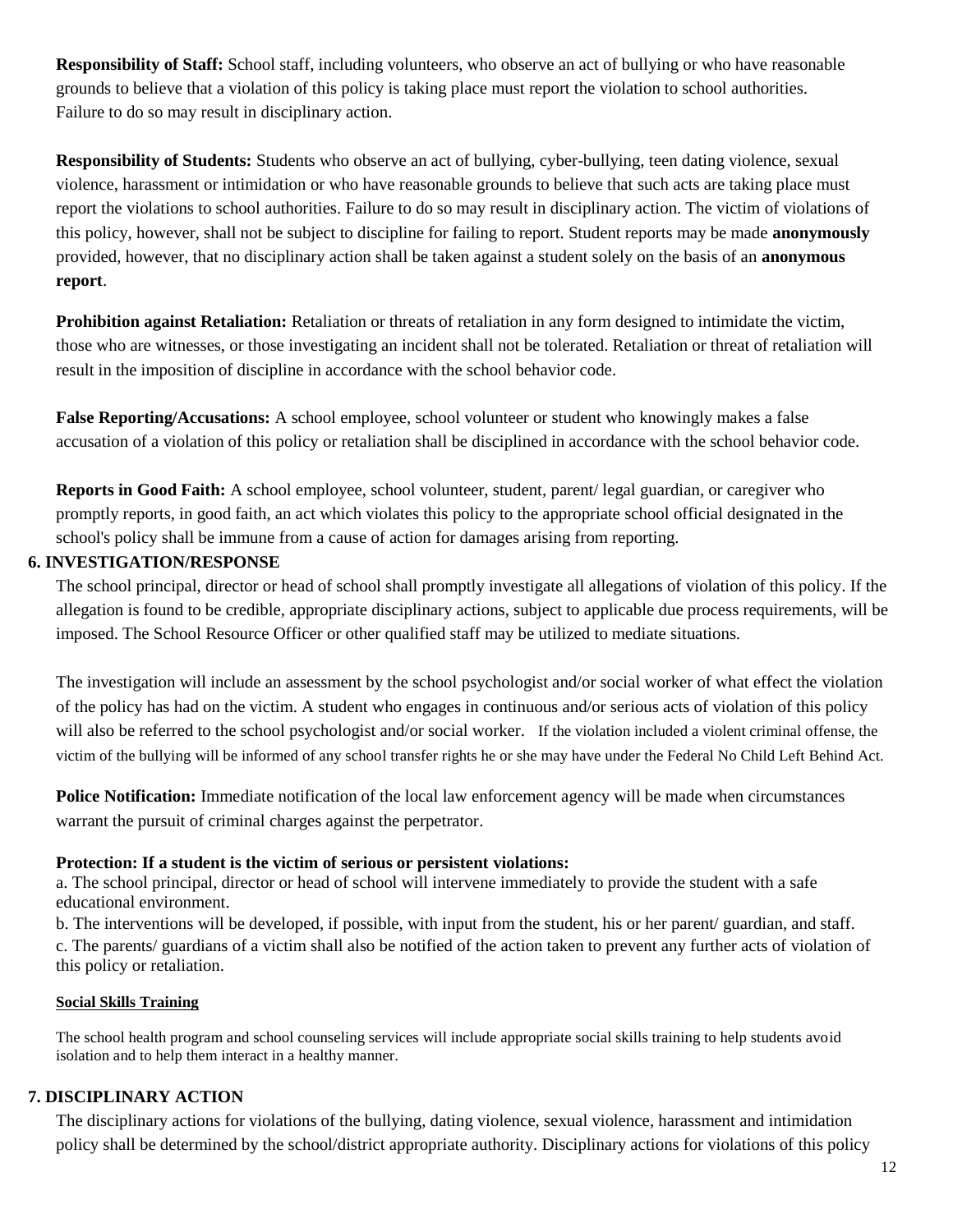shall balance the need for accountability with the need to teach appropriate behavior. The severity of the disciplinary action shall be aligned to the severity of the behavior.

The range of disciplinary actions that may be taken against a perpetrator for violations of this policy or retaliation shall include, but not be limited to:

- a. Admonitions and warnings
- b. Parental/Guardian notification and meetings
- c. Detention
- d. In-school suspension
- e. Loss of school-provided transportation or loss of student parking pass
- f. Loss of the opportunity to participate in extracurricular activities
- g. Loss of the opportunity to participate in school social activities
- h. Loss of the opportunity to participate in graduation exercises or middle school promotional activities
- i. Police contact
- j. School suspension: No student shall be suspended from school unless it is deemed to be a nec3essary consequence of the violation of this Bullying Policy.

Disciplinary sanctions for bullying, dating violence or sexual violence may include loss of privilege to participate in extra curricular activities including athletics and school social events; loss of school bus transportation; assignment of additional school work or community service; and, depending on the extent of involvement in the prohibited activity, suspension from school.

## **8. PREVENTION**

The district shall ensure that students and staff are instructed on how to identify, prevent and report bullying, teen dating violence, and sexual violence. The district shall also ensure that the school health program and counseling services include the appropriate social skills training to help students avoid isolation and help them interact in a healthy manner.

## **9. VICTIM RIGHTS AND PROTECTION**

The district is committed to creating a campus environment in all of its schools that promotes timely and fair adjudication of bullying, teen dating violence, and sexual violence cases. The district shall establish guidelines to protect the rights and privacy of the victim as well as the due process rights of the alleged perpetrator.

## **THE FEDERAL FAMILY EDUCATIONAL RIGHTS AND PRIVACY ACT ("FERPA") AND THE RHODE ISLAND EDUCATION RECORDS BILL OF RIGHTS ACT ("State FERPA")**

Federal and state FERPA gives parents certain rights with respect to their children's education records. These rights transfer to the student when he or she reaches the age of 18 or attends a school beyond the high school level. Students to whom the rights have transferred are "eligible students."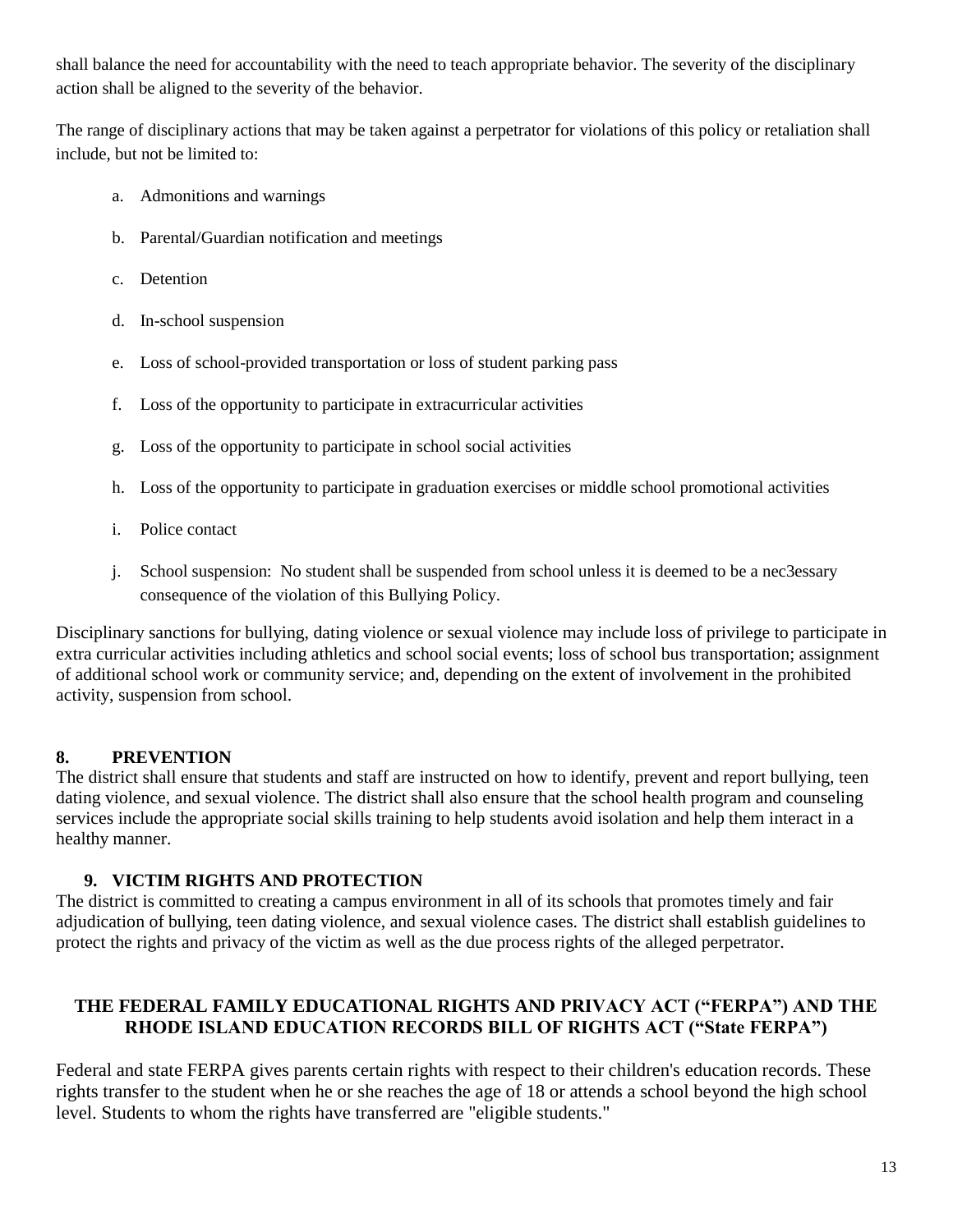- Parents or eligible students have the right to inspect and review the student's education records maintained by the school within ten days of the request. Schools are not required to provide copies of records unless, for reasons such as great distance, it is impossible for parents or eligible students to review the records. Schools may charge a fee for copies.
	- To comply with a judicial order or lawfully issued subpoena;
	- Appropriate officials in cases of health and safety emergencies; and
	- State and local authorities, within a juvenile justice system, pursuant to specific State law.

Schools may disclose, without consent, "directory" information such as a student's name, address, telephone number, date and place of birth, honors and awards, and dates of attendance. Parents and eligible students who do not wish the disclosure of directory information must submit a request in writing to the building principal to exclude their child or eligible student from the release of directory information.

## **RELEASE OF DIRECTORY INFORMATION TO MILITARY RECRUITERS** (High School Only)

The Warwick Public Schools is required by federal law to release to military recruiters directory information for students (names, addresses, and telephone numbers) upon the recruiters' request. If you do not wish to have your son/daughter's directory information included, you must notify the principal at the student's high school. You must include your child's name, the date, and your signature. Upon receipt of your written notification, your child's directory information will be removed from the list and will not be included with the list given to the military recruiters. This request must be renewed every year and should be submitted no later than September 28 of each year.

To assist you, forms for this purpose are available on the district's website at [www.warwickschool.org.](http://www.warwickschool.org/)

# **504 Educational Grievance Procedures**

A 504 educational grievance shall mean a complaint by a student, an employee, or the parent of a student in the Warwick Public Schools in which there is an allegation that educational discrimination on the basis of handicap has occurred.

- 1) All grievances shall be submitted in wiring and be signed by the complainant.
- 2) Initial complaint shall be filed with the District 504 Coordinator, Dr. William Holland, Interim Superintendent of Warwick Public Schools. This administrator shall communicate his/her written decision to
- 3) the complainant within ten (10) days after having received the complaint.
- 4) A full set of forms are available in the office of Director of Special Services. Please contact Joyce Rowan, Secretary to Director of Special Services at 734-3051 or Patricia MacDonald, Secretary to Superintendent of Warwick Public Schools at 734-3101.
- 5) In the event the complainant feels the decision of the District 504 Coordinator is not satisfactory, the complainant may file directly with:

Commissioner of Elementary and Secondary Education Rhode Island Department of Education Shepard Building 255 Westminster Street Providence, RI 02903-3400 ATTN: David Abbott Telephone number: (401) 222-8706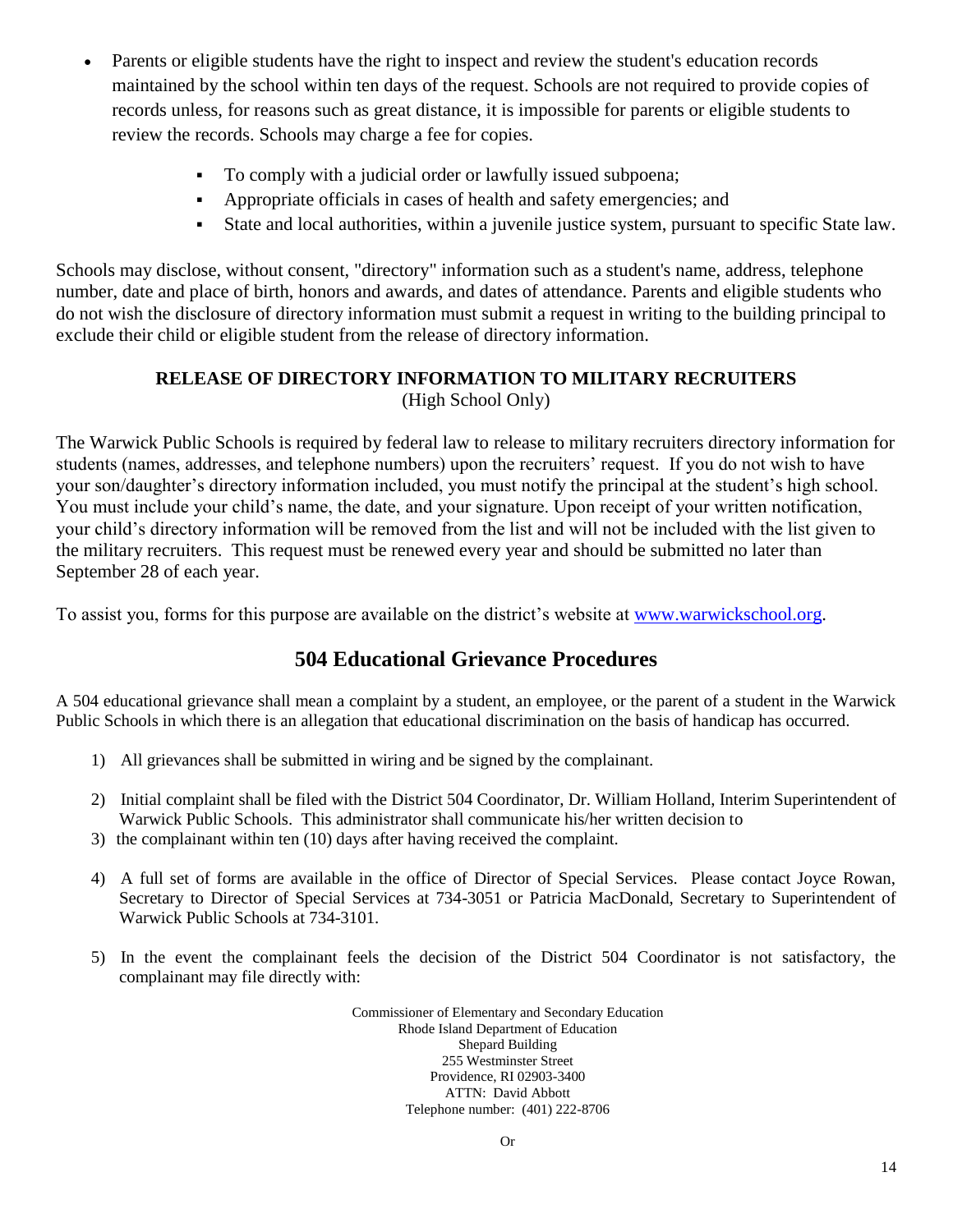United States Department of Education – OCR John McCormack Post Office and Court House Building Room 222 Boston, MA 02109-4557 Telephone number: (617)-289-0111

U Salvada Salvada Salvada Salvada Salvada Salvada Salvada Salvada Salvada Salvada Salvada Salvada Salvada Salv

**William Holland, Ed.D. Mr. William D. McCaffrey** Interim Superintendent of Schools Director of Warwick Area 504 Coordinator Career Technical Center Warwick Public Schools

faceline D. pre Coffing

# **ANNUAL NOTICE WARWICK AREA CAREER AND TECHNICAL CENTER**

#### **Public Notification of Nondiscrimination in Career and Technical Education Programs**

The Warwick Public Schools offers career and technical education programs in Academy of Finance, Automotive, Aviation, CAD, Child Development, Construction Trades, CISCO Academy, Cosmetology, Culinary Arts, Electricity, Electronics, Facilities Operations Management, Fashion Merchandising and Management, Graphic Design, Health Occupations, and Marine Trades.

It is the policy of the Warwick Public Schools not to discriminate on the basis of age, sex, race, religion, national origin, color, handicap, or sexual orientation in its career and technical education services, activities and employment practices. The Warwick Area Career and Technical Center and all Warwick Public Schools provide equal access to the Boy Scouts of America and other designated youth groups as required by Title VI of the Civil Rights Act of 1964 as amended; Title IX of the Education Amendments of 1972; and Section 504 of the Rehabilitation Act of 1973, as amended.

The Warwick Public Schools will take steps to assure that lack of English language skills will not be a barrier to admission and participation in all educational and career and technical education programs.

### **ADMISSION INTO VOCATIONAL-TECHNICAL EDUCATION**

Every student who chooses vocational-technical education and who is qualified for admission shall have access to such programs and shall be provided free attendance by their local school committee, i.e., tuition and possibly transportation. No criteria shall be used which directly on their face discriminate against any student because of race, sex, color, religion, limited English proficiency, national origin, disadvantagement or disability in admission into vocational education. All disabled students shall be placed in conformity with existing Rhode Island regulations governing the education of disabled students. Appropriate services for (disadvantaged and) limited English proficient students shall be provided as needed for their participation in vocational education. Vocational-technical education includes pre-vocational as well as specific vocational programs. Students are qualified for admission into pre-vocational programs provided they have either successfully completed the grade prior to admission or are age appropriate. Students are qualified for admission into specific vocational programs provided they have either successfully completed the prior grade or are age appropriate and meet the minimum placement criteria for such programs. Placement into pre-vocational programs will be based on participating community enrollment quotas and available openings. If a participating community has more students accepted in a pre-vocational program than there are space available, alternate program locations will be provided. Every effort shall be made to recruit and support students in non-traditional pre-vocational education.

As part of the pre-vocational program experience, students will receive a vocational assessment. The purposes of the assessment are:

- 1. To assist faculty and staff members in working with students.
- 2. To aid students and parents in their understanding of the student in relation to the world of work.
- 3. To assess the career skills, interests, and abilities of students and to assist them to select programs that will aid them in achieving their vocational potential.)